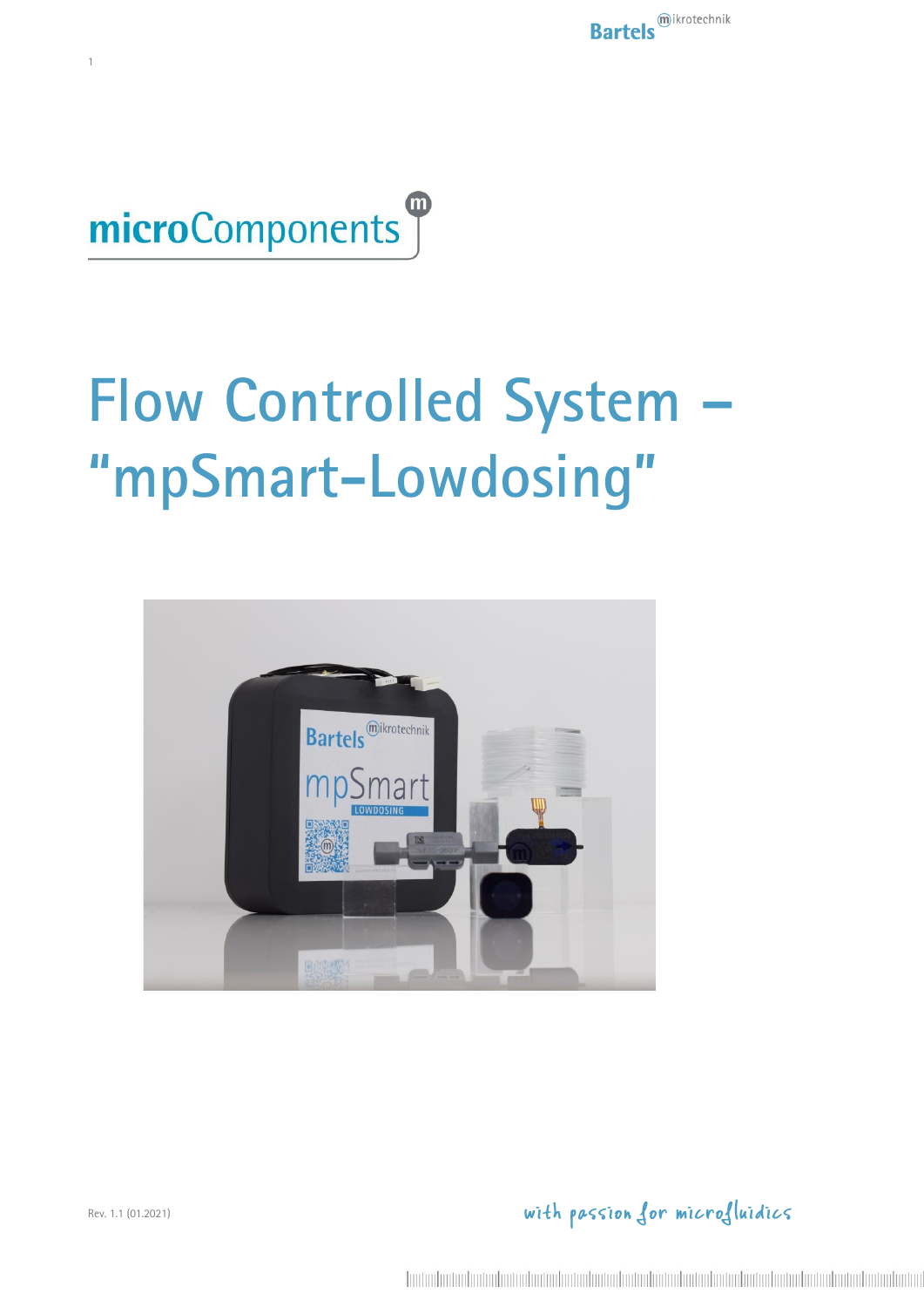### **Content**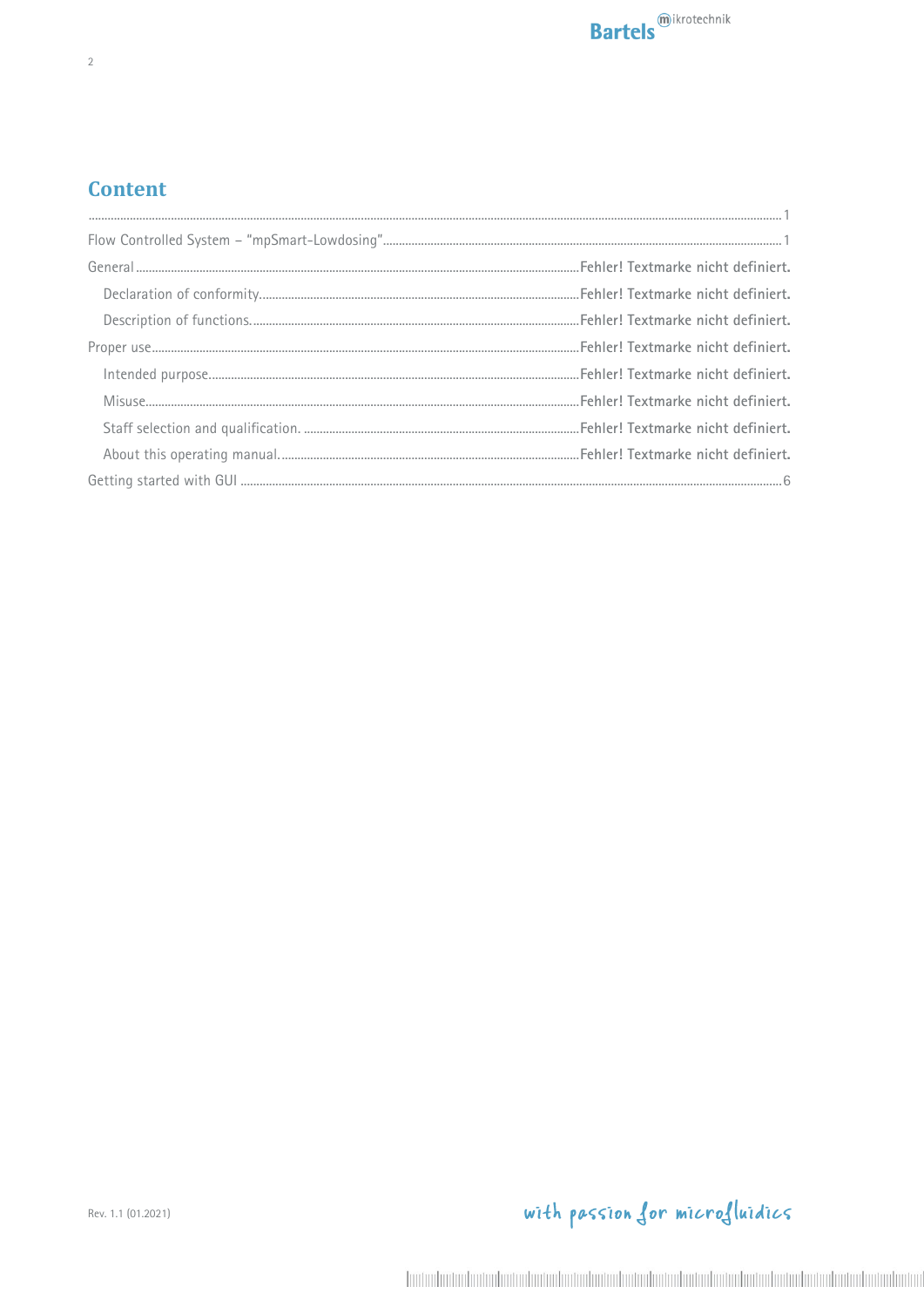## **General**

This operating manual contains all necessary instructions for the installation, commissioning, operation and maintenance of the evaluation board mpSmart-Lowdosing controller. The manual is intended to help you achieving optimal results in a short time and shall assist avoiding possible sources of errors. The operating manual of the micropumps and other controllers are available separately.

The products have been designed with state-of-the-art technology and in accordance with all relevant safety regulations. However, a risk of damage to the units, other property, the operator and/or other persons cannot be fully excluded.

Always ensure that specialized and trained personnel will comply with the following general instructions.

Therefore, please keep this manual and hand out copies as required.

Bartels Mikrotechnik GmbH rejects any responsibility for damages to persons or property resulting from noncompliance with the instructions in this manual. In this case all warranties shall be void.

#### **Declaration of conformity.**

Bartels Mikrotechnik GmbH declares that the products are compliant to the RoHS directive 2011/65/EU. The controller comply with the requirements of EMV 2014/30/EU and CE markings have been affixed to the devices. Additionally, the controllers are also compliant to the EU Low Voltage Directive 2014/35/EU.

#### **Description of function.**

The mpSmart-Lowdosing have been developed for the transport of liquids. The controller has been developed for operating the micropump. Bartels Mikrotechnik can assume no liability for damages resulting from the pump media. This applies especially for hazardous fluids.

The pump must be operated with Bartels Mikrotechnik electronics. Bartels Mikrotechnik GmbH cannot guarantee the proper work of the units with customer specific electronics. If other controllers than the ones from Bartels Mikrotechnik are used, Bartels Mikrotechnik disclaims any warranty.

Moreover, please note that components of the controller and pump are operating with high-voltage. Therefore, persons wearing pacemakers are recommended to avoid the operating system.

Bartels Mikrotechnik assumes no liability for abnormal handling, improper or negligent use of the micropump and the controller that is not conform to the specified purpose of the system. This applies especially for micropump controllers, components and systems of other manufacturers, which have not been certified by Bartels Mikrotechnik.

We guarantee that the micropumps comply with the actual state of scientific and technical knowledge and due to this, the operational risks are limited to a minimum.

Do not open the housing of the micropump and the controllers. In those cases, Bartels Mikrotechnik cannot issue a guaranty anymore. Please keep this manual safe and give a copy to all users.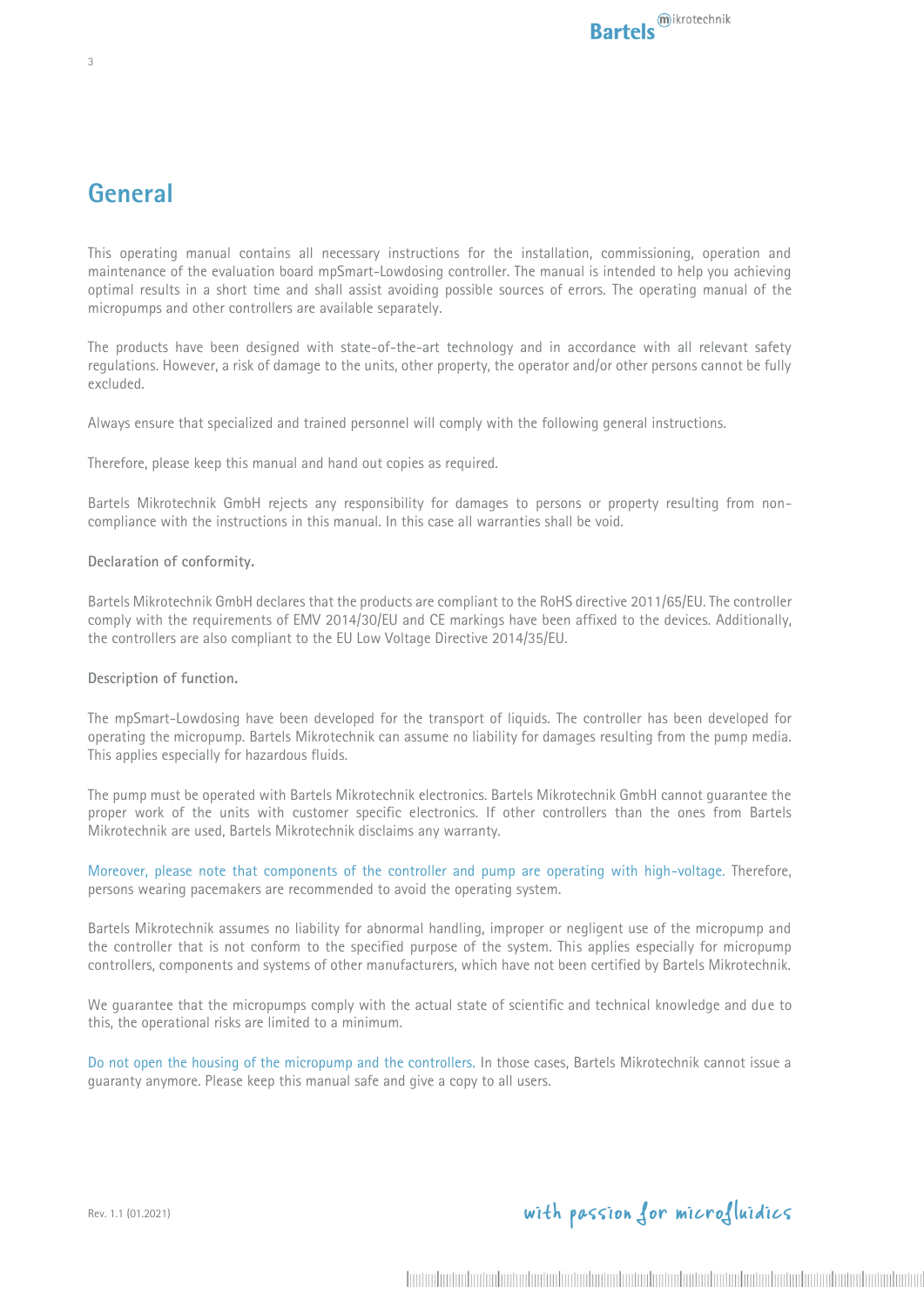## **Proper use**

4

**Intended purpose.**

The micropump is intended for pumping liquids with varying flow rates controlled by the electronics. The controllers are intended for operating the micropumps. Any other use of the micropump or controller unit is deemed improper.

Do not make any modifications or extensions to the pump or controller without the prior written consent of the manufacturer. Such modifications may impair the safety of the unit and are prohibited! Bartels Mikrotechnik GmbH rejects any responsibility for damage to the unit caused by unauthorized modifications to the pump and risk and liability are automatically transferred to the operator.

**Misuse.**

The use of liquids, which may alone or in combination create explosive or otherwise health-endangering conditions (including vapors) is not permitted.

#### **Staff selection and qualification.**

All work in connection with the installation, assembly, commissioning/decommissioning, disassembly, operation, servicing, cleaning and repairing of the pump and the controller must be carried out by qualified, suitably trained and instructed personnel. Work on electrical components and assemblies must be carried out by personnel with the necessary qualifications and skills.

**About this operating manual.**

Warnings and important notes are clearly identified as such in the text. The relevant text sections feature a specific sign. However, this icon cannot replace the safety instructions. Therefore, carefully read all safety instructions in this manual. Warnings and important notes in this text are highlighted as shown below, according to the severity of the damage that might result from non-compliance.



DANGER indicates a hazard with a high level of RISK THAT, if not avoided, will result in death or serious injury.

with passion for microfluidics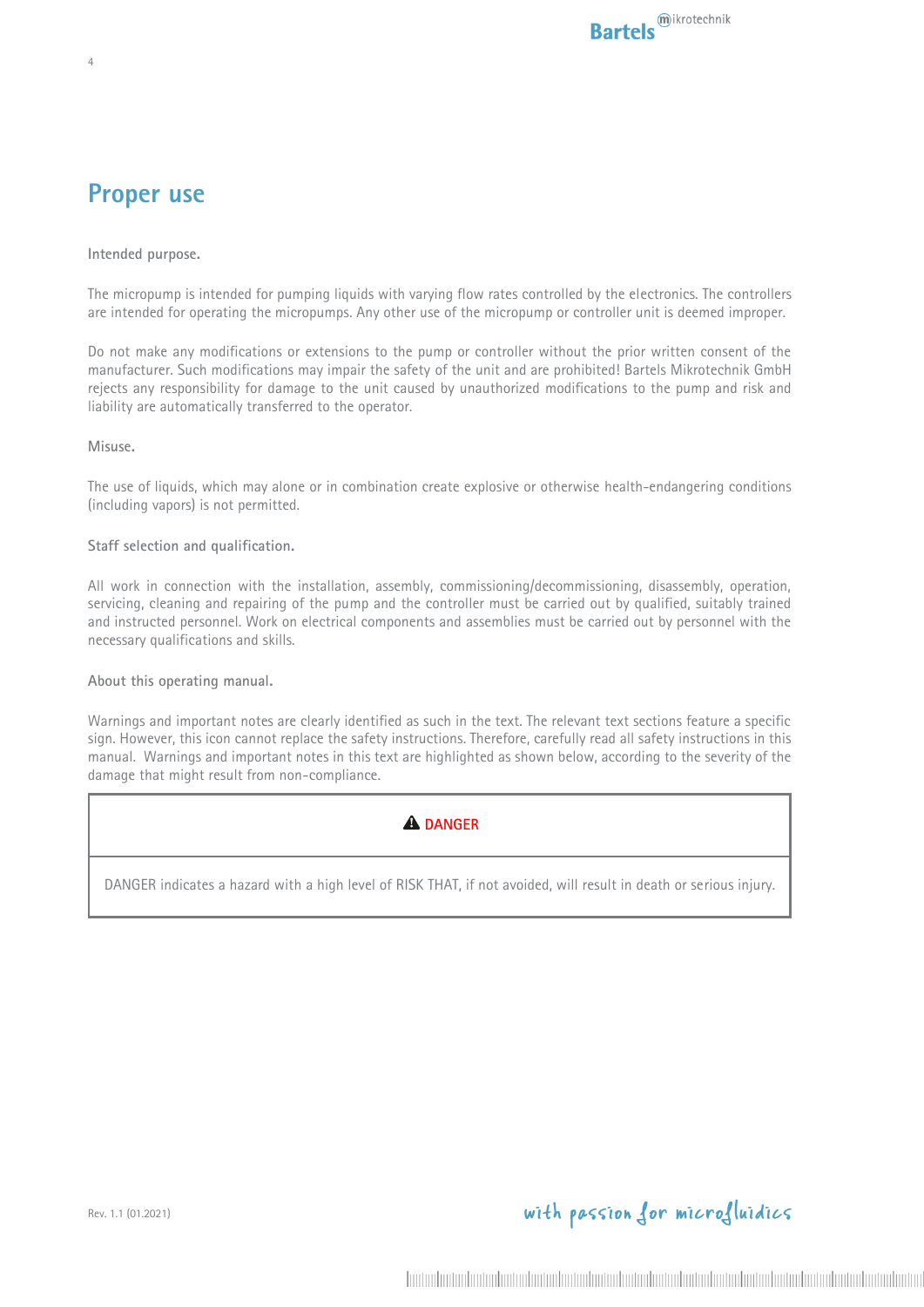## **The flow-controlled system: mpSmart-Lowdosing**

Flow Controlled System - "mpSmart-Lowdosing'

This Flow Control System is a smart module for precise and regulated dosing of liquids. An onboard Arduino reads out a flowmeter made by Sensirion, comparing it to a target value and operates the mp6 micropump corresponding to a PID-regulator. The attached PC-software can be used to monitor, control and log the flowrate

| Components                     | mp6-hyb micropump                               |
|--------------------------------|-------------------------------------------------|
|                                | Damper                                          |
|                                | Flowmeter (Sensirion SLF3s-0600F)               |
|                                | Tubing                                          |
|                                | Tubing connectors                               |
|                                | Driver Board                                    |
|                                | Software with GUI                               |
| min. Flowrate                  | $5 \mu$ l/min <sup>1</sup>                      |
| max. Flowrate                  | $1000 \mu$ l/min <sup>1</sup>                   |
| Accuracy                       | $< +5%$                                         |
| Software calibration           | Water                                           |
| USB-port                       | one                                             |
| Input Voltage                  | 5V                                              |
| Operating temperature          | $+5^{\circ}$ C bis $+45^{\circ}$ C              |
| Materila in Contact with Fluid | PPSU, silicon, PP, PPS, stainless steel, Tygon, |
|                                | epoxy based adhesive                            |
| Lifetime                       | 5000 h                                          |
| Self-priming                   | yes                                             |
| Dimensions                     | 9.5 cm x 9.5 cm x 3.5 cm                        |
| Pumping media                  | Liquid (water)                                  |
|                                |                                                 |

**1 Bedingung: Destilliertes Wasser (25°C), Raumtemperatur 23°C**

**2 Bedingungen: Saugdruck < 10 mbar, DI-Wasser, max. Förderleistung wird erst nach wenigen Minuten Betriebszeit erreicht**

**³ Bedingungen: Luft, Raumtemperatur 23°C, mp-x: 100 Hz, 250 V, SRS**

Rev. 1.1 (01.2021)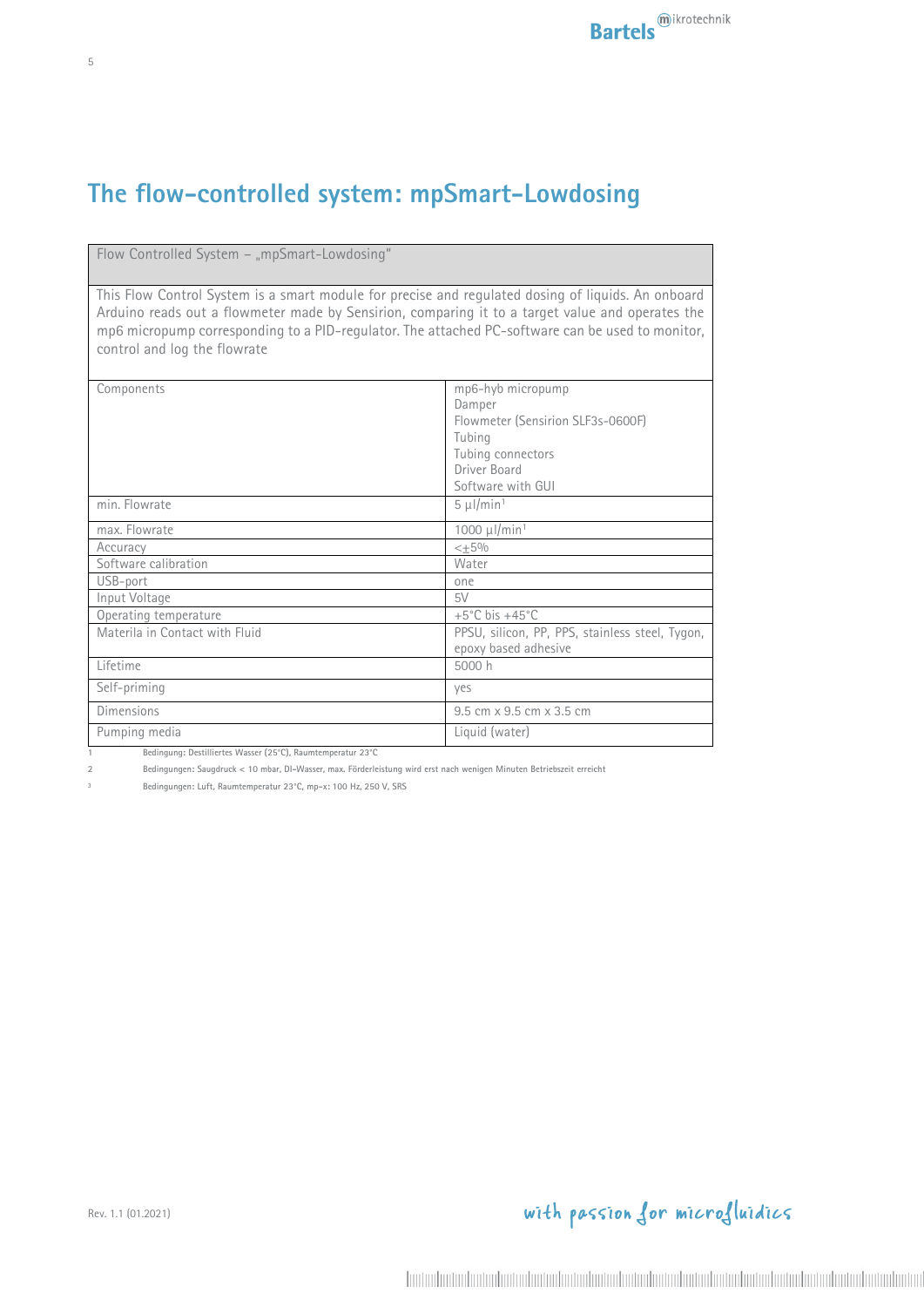# <span id="page-5-0"></span>**Getting started with GUI**

The mpSmart-Lowdosing includes 3 main components:

A mp6 micropump, a mp-damper and a SFL3s-0600F flowrate sensor.

For the fluid channel, use the included Tygon tubing in the kit to connect them as shown in the following figure. As for the tube lengths between mp6 micropump & mp-damper or mp-damper & SLF3s-0600F we recommend at least 50 mm.

To make sure that there is no air in the fluid channel, we recommend priming the system with a syringe by pulling the fluid through the channel.



For the wiring, use the included cable to connect the mp6 micropump and SLF3s-0600F to the Flow Controller and the USB cable to connect the kit with your PC / Laptop.

#### Starting the Evaluation Software

After installing the included software execute the mpSmart-Lowdosing.exe to start it up. The Connection Manager can be found in the top left corner. Make sure the USB cable is plugged in and the device is recognized. When selected click on "Connect" to start the communication between the program and the driver. If the device was not found you might need to install the driver for the Arduino nano microcontroller manually.

To start your mpSmart-Lowdosing kit all you need to do is to choose one of the four flowrate ranges, which sets the pump frequency, e.g. 150 – 500 µl/min, and the exact flowrate with the regulator underneath (or the text field next to it). Afterwards the mp6 can be started or stopped with the on or off button. The actual flowrate is displayed underneath or as a time plot in the second tab of the Evaluation software.

```
Rev. 1.1 (01.2021)
```
with passion for microfluidics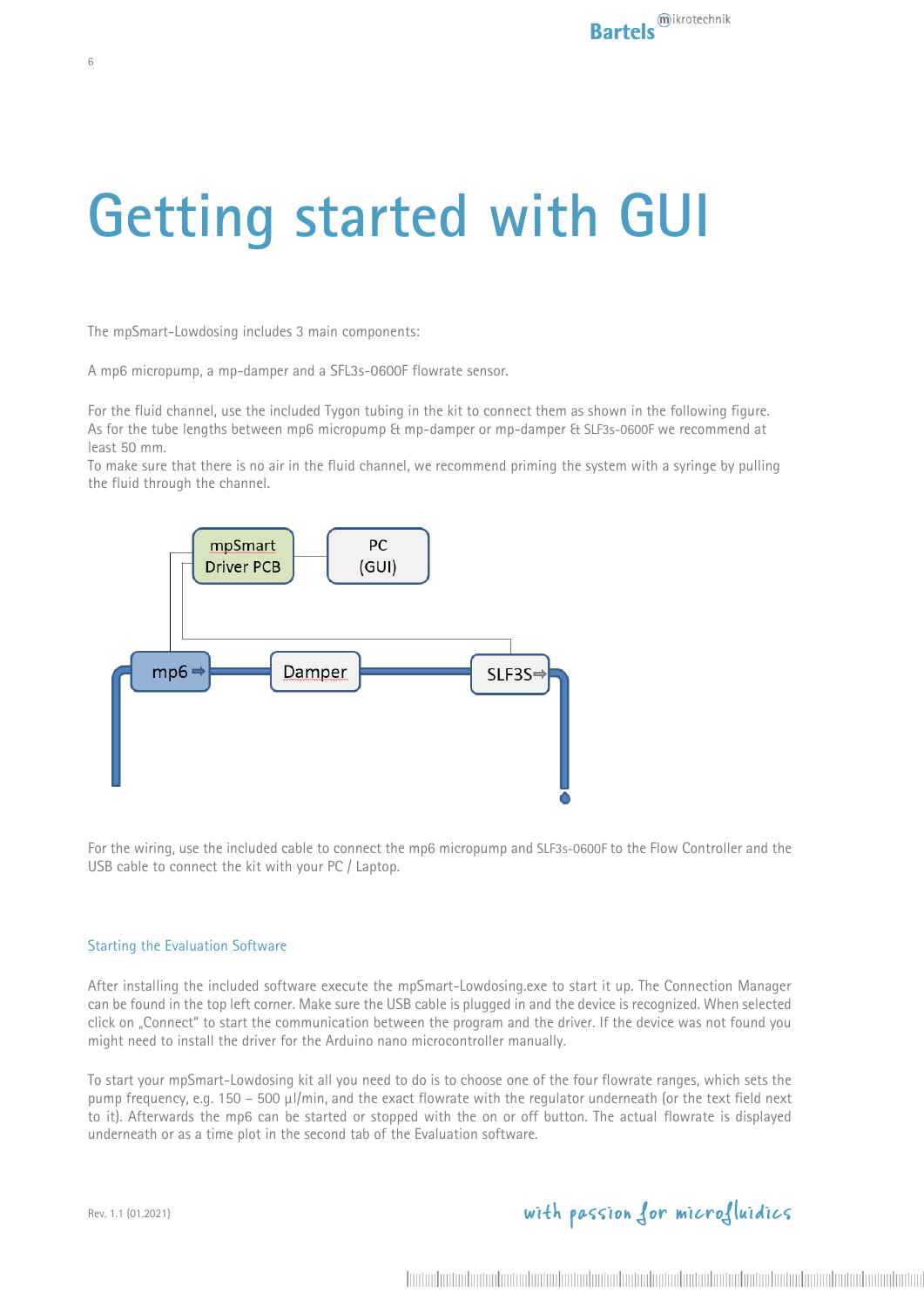

To log your measurements, you can simply click on "Save chart data" to save your measurements. The Data will be stored in a .csv file.

Since the Sensor used is calibrated for water and you plan on using a different fluid, we added an option to calibrate your system for other fluids (ideally water-like fluids). This "Calibration Factor" is multiplied with the sensor measurements displayed in the GUI. To determine what factor your fluid needs, you will need to make a reference measurement by e.g. electronic scale and adjust the error with a new calibration factor.

#### Rev. 1.1 (01.2021)